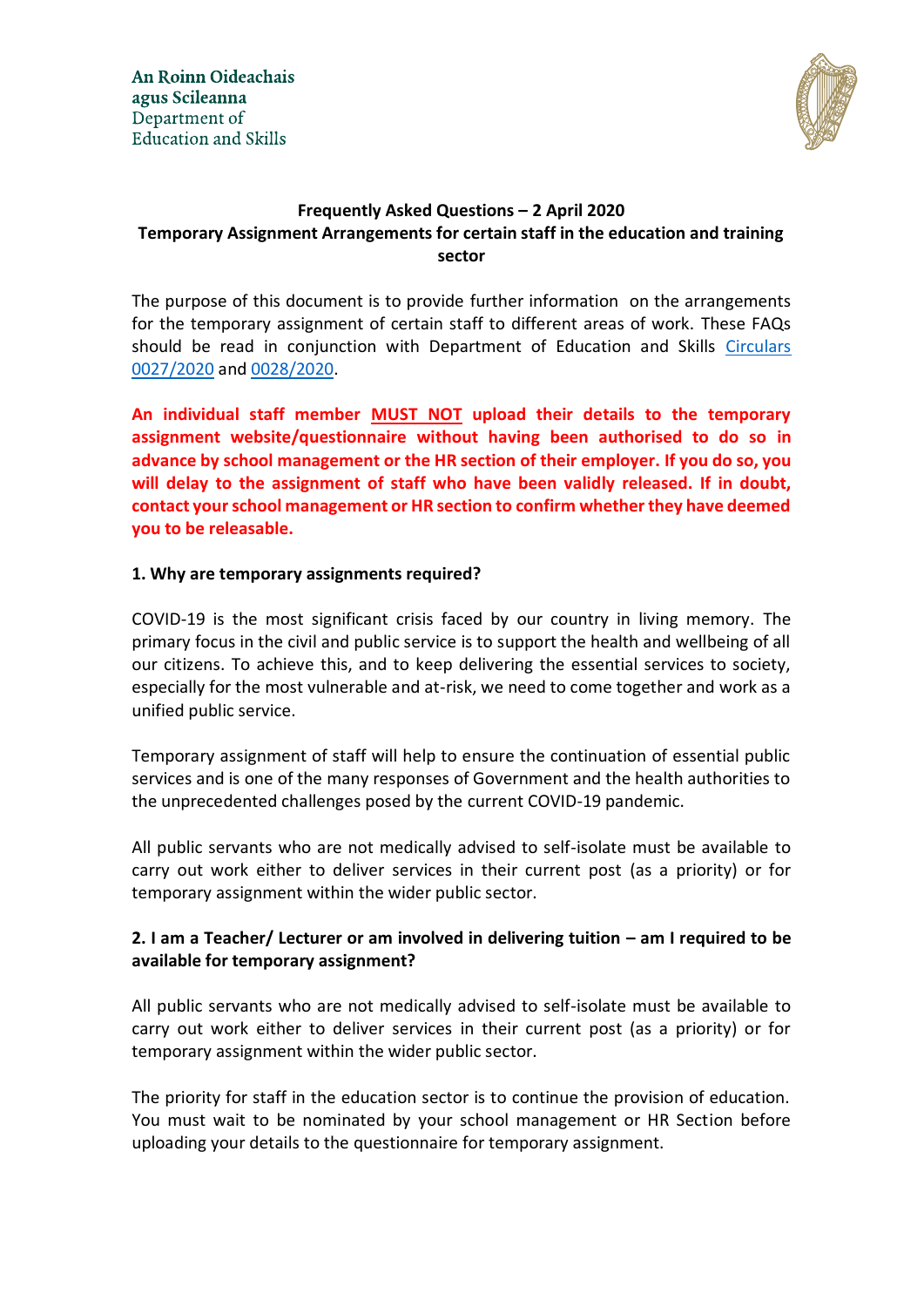

## **3. I am a Special Needs Assistant - am I required to be available for temporary assignment?**

All public servants who are not medically advised to self-isolate must be available to carry out work either to deliver services in their current post (as a priority) or for temporary assignment within the wider public sector.

All SNAs are considered available for temporary assignment, subject to the terms of Department of Education and Skills [Circular](https://www.education.ie/en/Circulars-and-Forms/Active-Circulars/cl0024_2020.pdf) 0024/2020, and are required to complete the questionnaire, a link for which will be sent to you by your school management or HR section in the case of ETBs.

A dedicated temporary assignment process has been established for SNAs, given the particular skills and experience of these staff in assisting children with additional care needs.

## **4. I am in an at-risk group - am I required to be available for temporary assignment?**

The current advice is that employees in an At Risk Group should not leave their homes to travel to work with the exception of essential workers, until the 12<sup>th</sup> of April. There may be potential for remote working, depending on the requirements of the role in question, and the availability of technical resources.

## **5. I have childcare or other caring responsibilities - am I required to be available for temporary assignment?**

All public servants who are not medically advised to self-isolate must be available to carry out work either to deliver services in their current post (as a priority) or for temporary assignment within the wider public sector.

There may be potential for flexible hours and remote working, depending on the requirements of the role in question, and the availability of technical resources.

## **6. Can I volunteer for temporary assignment?**

No. You cannot volunteer for temporary assignment. You must wait to be nominated by your school management or HR Section before uploading your details to the questionnaire for temporary assignment.

School Management Authorities, Chief Executives of ETBs, and Human Resources sections will identify staff necessary to provide and support the essential delivery of tuition to all students during the closure period and which staff are available for temporary assignment and will inform you if you have been nominated for assignment.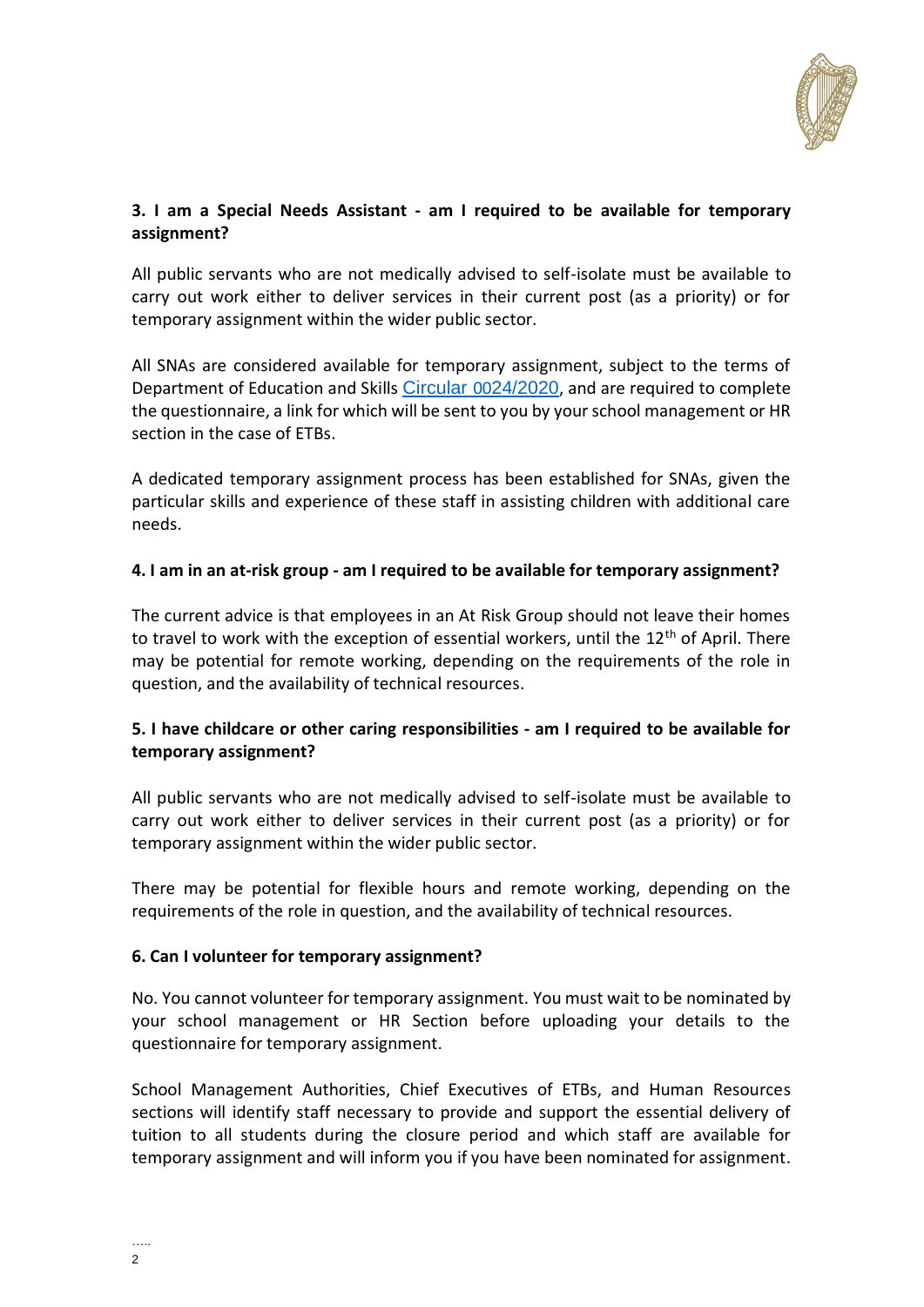

The only exception to this is Special Needs Assistants (SNAs) who are all considered available for temporary assignment.

# **7. I have not heard from my employer, but I am aware of the Public Appointments Service (PAS) survey link. Can I go ahead and upload my details?**

No you MUST NOT upload your details to the temporary assignment website/questionnaire without having been authorised to do so in advance by school management or the HR section of their employer. If you do so, you will delay to the assignment of staff who have been validly released. If in doubt, contact your school management or HR section to confirm whether they have deemed you to be releasable.

# **8. Do all releasable employees have to complete the Temporary Assignment questionnaire?**

Yes, all employees identified by their organisation as currently releasable, are required to complete the linked online questionnaire which they will have received from their school management or HR section. This is to seek to ensure the most appropriate skills and location match, where possible, as needs arise.

# **9. I have been informed by my School Management /Chief Executive of my ETB/my Human Resource Officer that I am being made available for temporary assignment. What is the next step?**

- (i) The School Management/Human Resource Section will send you a link to a questionnaire which is hosted by the Public Appointment Service (PAS).
- (ii) You must fill in this questionnaire, which will collect information relating to you, your location and details of your skills and work experience. This is necessary for the coordination of temporary assignments.
- (iii) You must inform your School Management/Human Resource Section once you have completed the survey

# **10. I don't have a laptop. How can I complete the questionnaire?**

The questionnaire can be completed on a mobile phone, tablet or laptop for ease of use.

## **11. I've filled in the questionnaire. What will happen now?**

- (i) PAS will collate the information provided in the questionnaire.
- (ii) PAS will confirm with the school or relevant HR Unit that those staff who have completed the questionnaire are still releasable (this additional verification step will not apply in the case of SNAs, as all SNAs are considered releasable).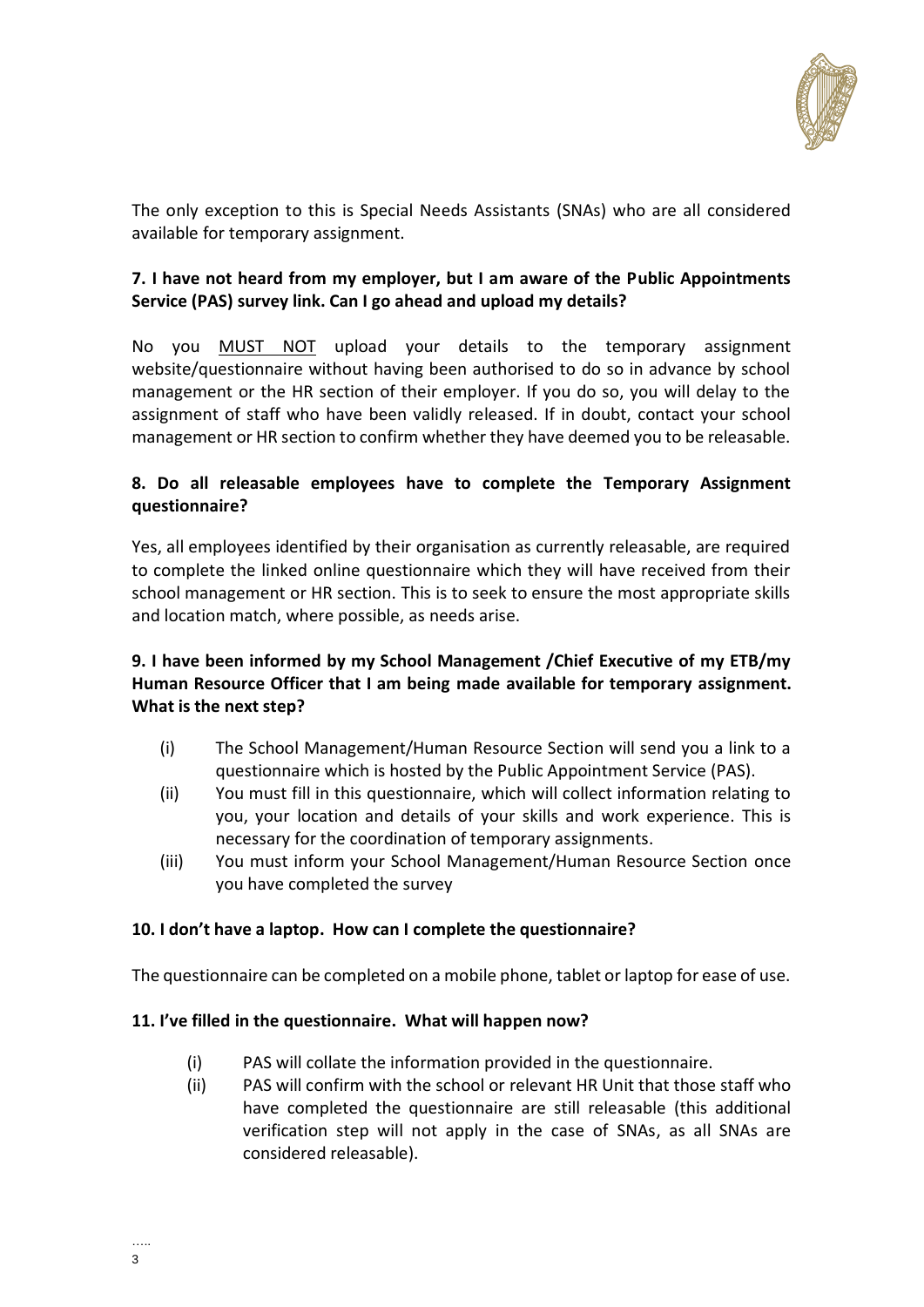

- (iii) Releasable staff will then be added to the relevant PAS database for temporary assignment to a relevant body.
- (iv) Garda Vetting will be conducted if this is required for the role to which you will be temporarily assigned.
- (v) Staff may then be called upon by other providers of critical public services to carry out essential duties.

### **12. Will I be Garda Vetted?**

Garda vetting requirements may apply depending on the nature of the post to which the individual is being assigned.

### **13. Will all employees who complete the questionnaire be temporarily assigned?**

The temporary assignment scheme will be used to ensure essential public services continue to be delivered over the coming weeks.

Employees who have registered with PAS will be assigned as required to support the delivery of essential public services as needs are identified by public service bodies in consultation with the Public Appointments Service.

#### **14. What role will I be temporarily assigned to?**

You may be temporarily assigned to work in a different role and organisation in order to support the delivery of essential public services. PAS will advise of role details upon assignment.

While the initial call is from the Health Service Executive, many other essential public services may require additional short term support. This is an evolving situation and demands may change.

In respect of SNAs, please refer to Appendix 1 of Department of Education and Skills [Circular 0027/2020.](https://www.education.ie/en/Circulars-and-Forms/Active-Circulars/cl0027_2020.pdf)

#### **15. When can I expect to start my assignment?**

The temporary assignment scheme will be used to ensure essential public services continue to be delivered over the coming weeks and months.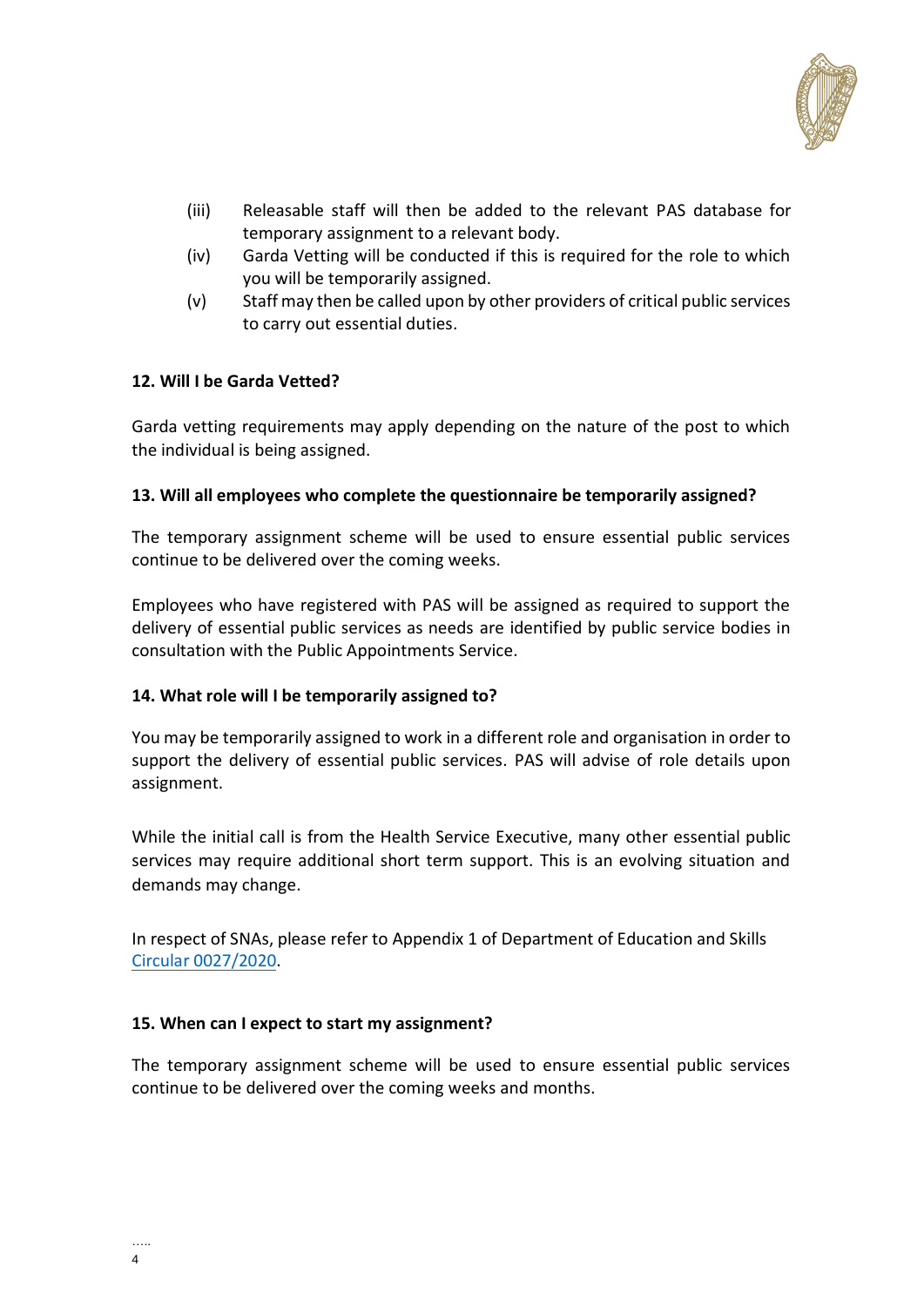

Employees who have registered with PAS will be assigned as required to support the delivery of essential public services as needs are identified by public service bodies in consultation with PAS.

Where the need arises, staff who have been temporarily assigned can return to their original jobs.

### **16. What location will I be temporarily assigned to?**

In completing the questionnaire, you are asked to indicate your preferred location choices in order of preference. If you only have one preference, then only one location should be indicted.

#### **17. Is there a potential to work remotely while on temporary assignment?**

There may be potential for remote working, depending on the requirements of the role in question, and the availability of technical resources.

# **18. Will a temporary assignment affect my Contract of Indefinite Duration (CID)/Contractual requirements?**

Your regular employer will remain your employer for all contractual purposes. For the purposes of CID entitlement, the temporary assignment will not be counted as a break in service.

## **19. My contract is due to end in a few months. What happens if I am on a temporary assignment?**

If you are on a contract the temporary assignment will terminate at the current end date of your contract if that occurs during the assignment period.

#### **20. Who will pay me?**

You will be continue to be paid by your regular paymaster.

#### **21. Who will be my manager?**

For the duration of the temporary assignment direct management and supervision will be provided by the temporary line manager.